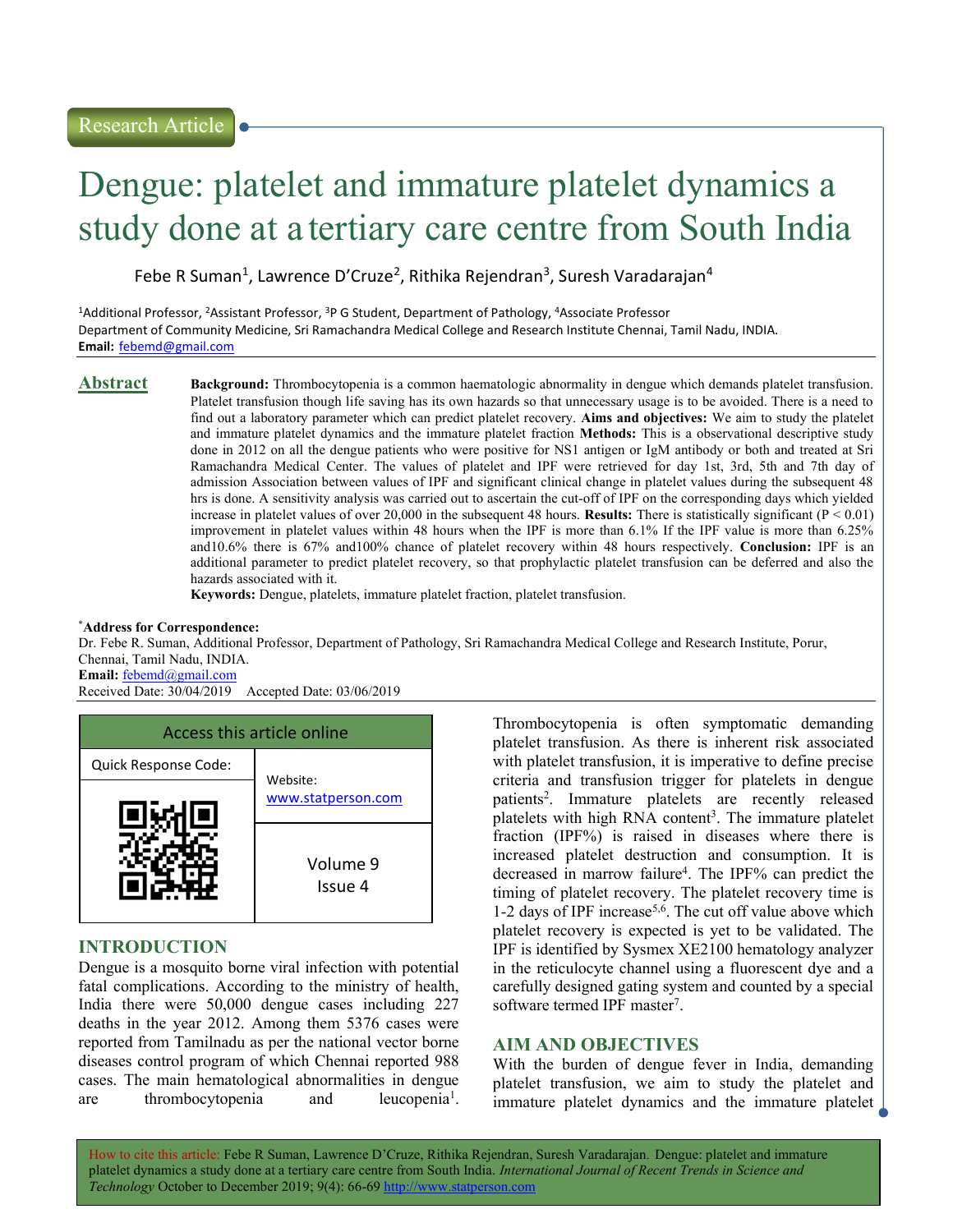fraction cut off to predict platelet recovery so that platelet transfusion can be deferred.

# MATERIALS AND METHODS

This is a observational descriptive study done at the department of pathology, Sri Ramachandra Medical College and Research Institute, Sri Ramachandra University, Porur, Chennai, South India where information were collected from records for the period from January to December 2012. This study is approved by the Institutional Ethics Committee. The study population includes all the dengue patients who were positive for NS1 antigen or IgM antibody or both and treated at Sri Ramachandra Medical Center and Sri Ramachandra Medical College Hospital. The patients details were retrieved from the hospital in patient management system. The platelet count and IPF were retrieved from System XE2100 hematology analyzer (Sysmex, Koba, Japan). The values of platelet and IPF were available for day 1st, 3rd,  $5<sup>th</sup>$  and 7th day of admission for each patient.

The patients were grouped into 5 categories according to their platelet counton the day of the admission<sup>2</sup>.

| High risk | $< 20,000/c$ .mm               |
|-----------|--------------------------------|
| Moderate  | $>$ 20,000 - 40,000 / c.mm     |
| Low risk  | $>$ 40,000 - 1,00,000 / c.mm   |
| No risk   | $> 1,00,000 - 1,50,000 /$ c.mm |
| Normal    | $> 1.5$ lakhs / c.mm           |

A platelet value of < 1,50,000 was considered as thrombocytopenia. For this study a change in platelet value of more than 20,000 count in 48 hrs was considered as a clinically significant change. For the IPF a value>6.1% was considered as a high IPF value. Data were entered in Microsoft Excel 2010 and analysed in GNU PSPP 0.82. Descriptive analysis was initially performed. This was followed by associating between high values of IPF and significant clinical change in platelet values during the subsequent 48 hrs. This analysis was carried only in the thrombocytopenics. Further a sensitivity analysis was carried out for observations of platelet below 1.5 lakh for all patients (n=386) for Day 1, 3 and 5 and ascertained the cut-off of IPF on the corresponding days which yielded increase in platelet values of over 20,000 in the subsequent 48 hours.

# **RESULTS**

286 dengue patients positive for IgM antibody or NS1 antigen or both are treated. Dengue was more common below 5 years (55%) and among males (61%). The patients who had thrombocytopenia on day1 were 174 (60.8%). Among them 54 (31%) were of no risk category and 120 (69%) were in the risk group. This 120 patients are grouped into risk categories (Figure 1). 78.3% were in the low risk, 11.7% in the moderate risk and 10% in the high risk groups. On day 3,5 and 7 the risk categories improved with 78.3% (69.5% low, 8.3% moderate, 0.5% high) 49.2% (46.7% low 2.5% moderate 0.5% high), 49.2% (46.7% low 2.5% moderate) and 16.7% (16.7%, low) patients on day 3,5 and 7 respectively.

Among the non-thrombocytopenic patients on day 1 of admission, 94% remained non thrombocytopenic till 7<sup>th</sup> day; 6% had low platelets on day 3 ( 5.2%in low risk, 0.8% in moderate risk). 2% had thrombocytopenia on day 5 (2%in low risk). The IPF was higher than normal range  $($ >6.1%) for 56.7% of the patients on day 1. The IPF was increased for 69.2% and 72.5% of patients on day 3 and 5. (Figure 2) Table 1 shows 55.9% of patients with high IPF showed a change in risk category, but 9.6% of patients with  $\leq 6.1\%$  showed change. 41.2% of patients with high IPF showed no change and 2.9% showed change to high risk with fall in platelets.60% of the patients with high IPF who did not show platelet increment on day 3, (i.e. 24.75% of day 1 high IPF) showed increment on day 5. There is statistically significant ( $P < 0.01$ ) improvement in platelet values within 48 hours when the IPF is more than 6.1% It was observed that in thrombocytopenia a cut off value of IPF more than 6.25% yield maximum positive likelihood ratio. The sensitivity, specificity and positive predictive value (PPV) for the cut off was 77%, 63% and 67%. A PPV of 67% indicates that if the IPF value is more than 6.25%, there is 67% chance of platelet recovery within 48 hours. If the IPF is more than 10.6% there is 100% chance of platelet recovery within 48 hours.



Figure 1: Platelet level categories on various days in risk group (n=120)



Figure 2: Immature platelet fraction level categories on various days in risk group (n=120)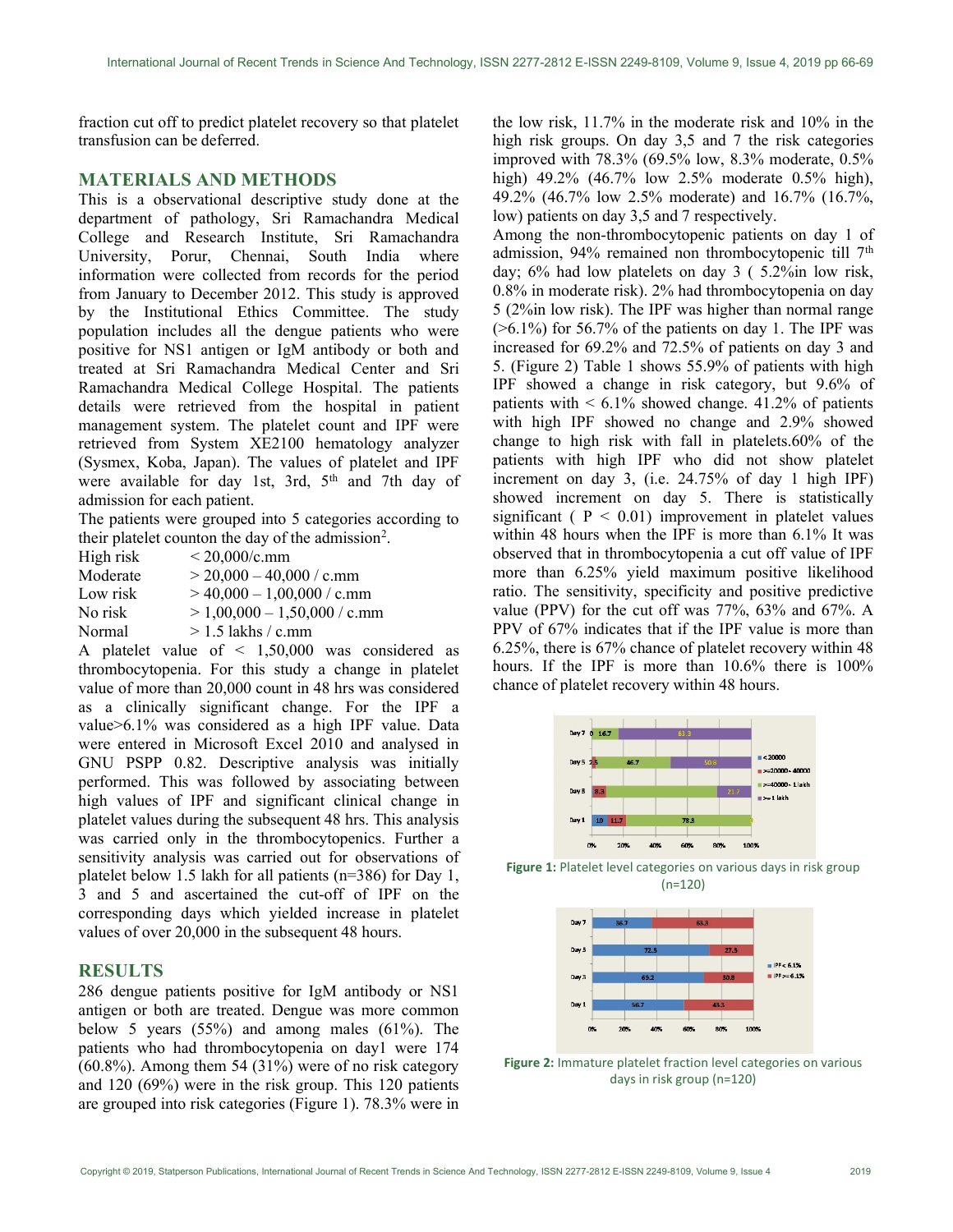| 1 to 3 and day 1 IPF value $> 6.1\%$ (n=120) |            |                      |              |              |  |
|----------------------------------------------|------------|----------------------|--------------|--------------|--|
| Day 1 to 3 Change in platelet category       |            |                      |              |              |  |
| Day 1 IPF<br>$>= 6.1$                        | $>= 20000$ | $-20000-$<br>$20000$ | $\leq$ 20000 | <b>Total</b> |  |
| $>= 6.1%$                                    | 38.0       | 28.0                 | 2.0          | 68.0         |  |
| $<=6.1\%$                                    | 55.9%      | 41.2%                | 2.9%         | 100.0%       |  |
|                                              | 5.0        | 44.0                 | 3.0          | 52.0         |  |
|                                              | 9.6%       | 84.6%                | 5.8%         | 100.0%       |  |
| Total                                        | 43.0       | 72.0                 | 5.0          | 120.0        |  |
|                                              | 35.8%      | 60.0%                | 4.2%         | 100.0%       |  |

Table 1: Association between change in platelet category from day

# DISCUSSION

Dengue was more common below 5 years (55%) in the present study. A study from Brazil reported more patients below 10 years whereas Pakistan study group reported it to be common in adults<sup>8,9</sup>. In this study males  $(61%)$  were more commonly affected like a report from Delhi in 2006<sup>10</sup>. A study from Brazil has more number of female patients<sup>11</sup>. In the present study thrombocytopenia was noted in 60.8% of patients on day 1 of admission. Francisca R.F. et al and Ahmed S. et. Al observed thrombocytopenia on the  $4<sup>th</sup>$  day and between  $3<sup>rd</sup>$  and  $8<sup>th</sup>$ day of the disease $8,11$ . However in our study as we collected data from the first day of admission only, prior clinical illness was not evaluated. The platelet counts were in the risk category for more patients on day 1, with 10%, 11.7% and 78.3% in the high, moderate and low risk group. Grouping of patients under the risk category is essential as high risk patients receive prophylactic platelet transfusion and moderate risk group when they are symptomatic. As per the Director of Health Services (DHS) guidelines also platelet transfusion trigger is <  $20,000/$  c.mm. Makroo R N *et al* concluded in his study that all hospitalized patients can be grouped into high, moderate, low and no risk<sup>2</sup>. The trend of platelet counts was on the increase with risk category becoming favorable reaching normal count or no risk category on 7<sup>th</sup> day. Ahmed S et al had found platelet increment on the  $7<sup>th</sup>$  day while Francisia F *et al* observed only by  $11<sup>th</sup>$  $day^{8,11}$ . The patients who had normal count on the day of admission can show platelet fall as the present study states 6% on day 3 and 2% on day 5. This indicates monitoring the platelet count for a minimum of one week from the day of admission is essential. Immature platelets are reticulated platelets, presences of which show the thrombopoietic activity of the marrow. This is similar to reticulocytes which predict erythropoietic acitivity. The immature platelets are measured as percentage of platelets or absolute counts. Sarah J B et al reported IPF as an indicator of thrombopoietic state whereas Briggs C et al concluded that recovery from thrombocytopenia in chemotherapy and transplant patients was preceded by increase IPF %12,13. The IPF is identified by flow

cytometery technique using a nucleic acid specific dye in the reticulocyte / platelet optical channel. This application is available in the XE 2100 blood cell counter with upgraded software (Sysmex, Kobe, Japan). The reference range for IPF had been established as 1.1-6.1% with a mean of 3.4% by Briggs C *et al* (2004),  $1.1 - 6.1\%$  by Rolf Hizmann (2005),  $1 - 10.3\%$  by Abe *et al*, 0.1% -5.9% with a mean of 3.3% by Jung H et al (2010),0.7- 4.3% by Sehgal K K et al (2013) and 0.3-8.7% by Sachdev R *et al*  $(2014)^{4,14-18}$ . In this study, the reference range of 1.1 – 6.1% was considered as per the manufacturer's information<sup>14</sup>. The IPF values were also on the rising trend from day1 to day 5. From day 5 to day 7 it is on the decreasing trend. This is because the IPF increases 1-2 days to 3 -7 days before platelet recovery5,19. In this study we found 55.9% of patients with high IPF showed change in risk category within 2 days and 24.75% within 4 days and 15% within 6 days. 9.6% of patients with IPF less than 6.1 % showed platelet recovery. This may be due to lower normal level of IPF in these patients or it may due to a fall of IPF immediately before platelet recovery. 2% of patients with high IPF did not show improvement. This may be due to sepsis, antibiotics and antifungal therapy or regular platelet transfusion. It was observed that in thrombocytopenic patients, a cut off value of IPF  $\ge$  6.25 indicated that there is a 67% chance that there will be a rise in platelet count by 20,000 within 48 hours. A cut off value of 10.6 or more indicated that there is 100% chance of platelet recovery by 20000 within 48 hours. As per earlier studies IPF cut off values were  $12.1\%$  and  $10\%$ <sup>5, 6</sup>.

### **CONCLUSION**

Dengue epidemic calls for platelet transfusion, sometimes inappropriate also. Careful clinical watch and monitoring platelet count may help to group the patients under risk category. Immature platelet fraction is an additional parameter that can be monitored to predict platelet recovery, so that prophylactic platelet transfusion can be deferred and also the hazards associated with it.

#### Limitations of the study

Clinical correlation, analysis of platelet count and IPF on daily basis would have thrown more light.

### Acknowledgements

Would like to thank Uma Lakshmi, tutor technician, Ananda Kumar Supervisor, staff of central laboratory, Senthil Kumaran, laboratory technician, Gopinath, ward secretary for their technical help.

### **REFERENCES**

1. Sri Chaikul T, Nimmannitya S. Haematology in dengue and dengue haemorrhagic fever. Baillieres Best pract. Res. Clin. Haematol, 2000; 13: 261-276.